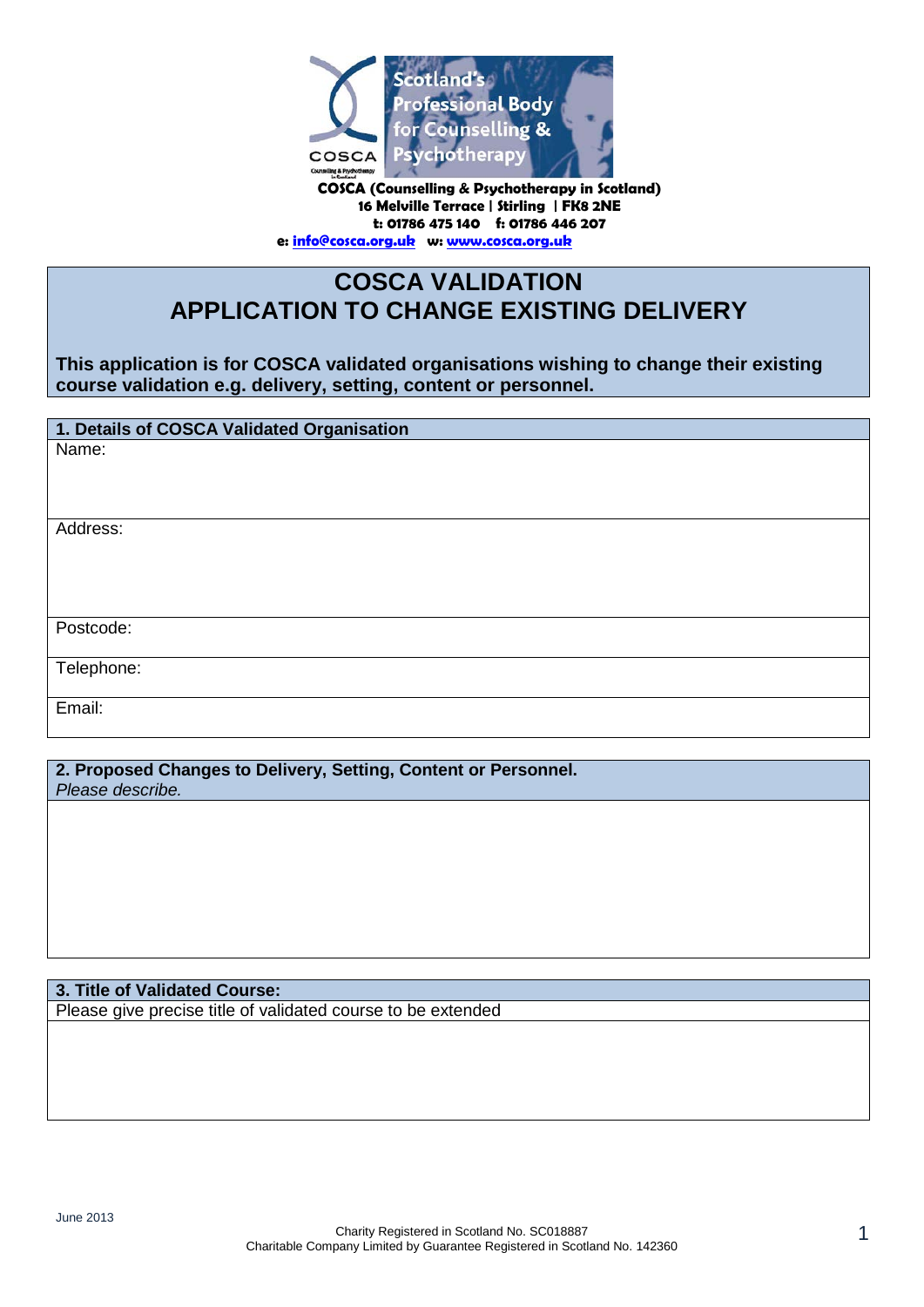## **4. Course Aims and Objectives**

Please outline any proposed changes to the course aims and objectives.

#### **5. Course Structure**

Please outline any proposed changes to the course structure.

## **6. Selection of Participants**

Please describe how participants will be selected.

## **7. Course Content**

Please include comment on any proposed changes to the course in the following areas:

- Language
- Skills and counselling practice
- Theory/core orientation
- Self-awareness and personal development
- Professional responsibilities

#### Supervised practice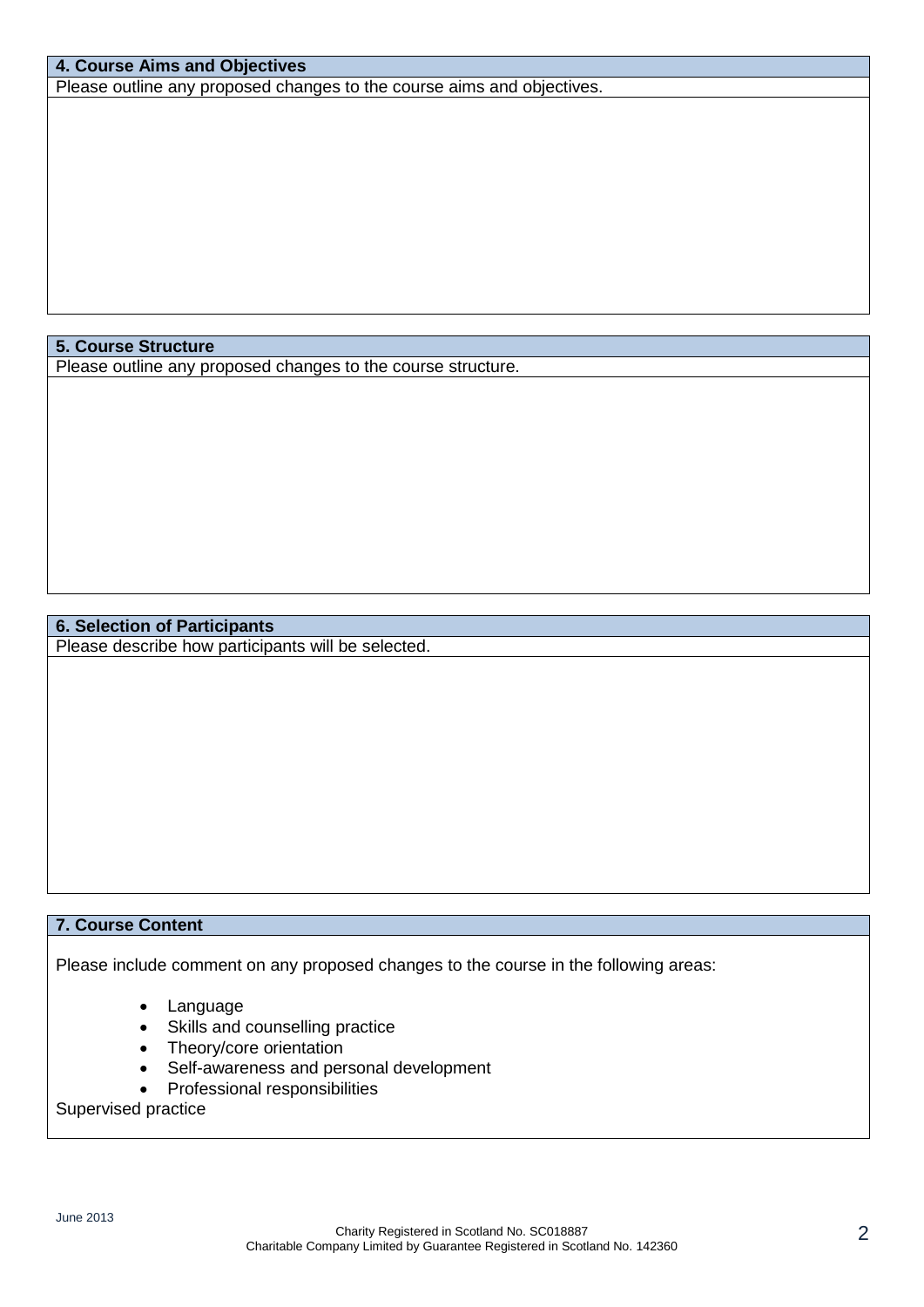## **8. Organisation, Monitoring and Supervision of practical placement**

Please describe how participants' practical placements will be organised, monitored and supervised.

#### **9. Trainers**

Please include:

- The names of the core trainer(s) and indicate if they are accredited by COSCA or an equivalent professional body as trainers and/or counsellors
- The ratio of trainer(s):participants that will be maintained on the course
- Comment on the facilities for the support and supervision of the trainer(s)
- Comment on any changes to the suitability of the trainer(s), e.g. crimes committed, disciplinary action taken, etc.

#### **10. Registration of Participants**

Please describe how the names and addresses of all those completing the Course will be registered with COSCA.